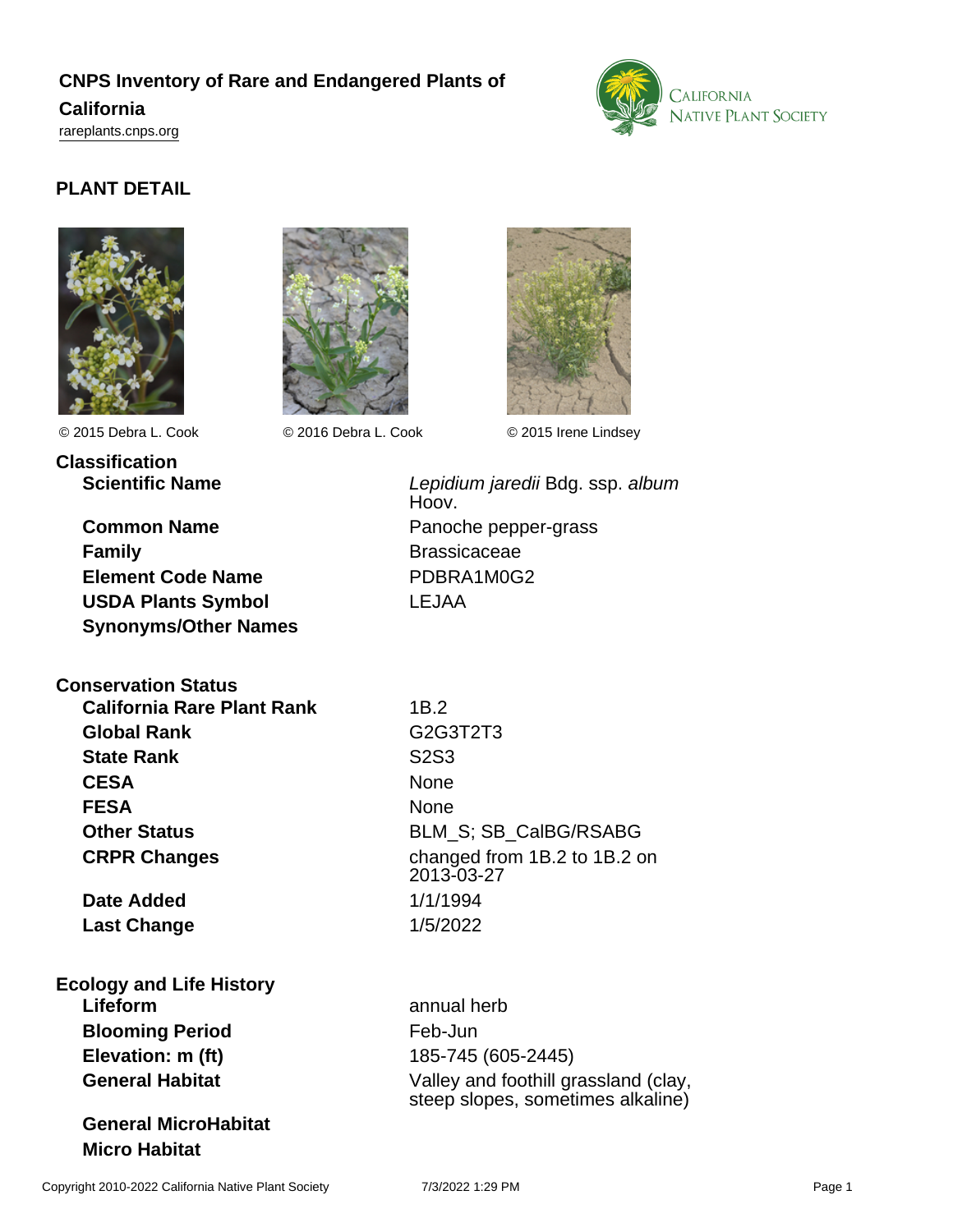# **Element Occurrence Data from California Natural Diversity Database**

| <b>Total Element Occurrences</b> |    |
|----------------------------------|----|
| <b>Element Occurrence Ranks</b>  |    |
| Excellent (A)                    | 14 |
| Good (B)                         | 7  |
| Fair (C)                         | O  |
| Poor (D)                         | O  |
| None $(X)$                       | 3  |
| Unknown (U)                      | 36 |
| <b>Occurrence Status</b>         |    |
| Historical, $> 20$ years         | 10 |
| Recent, $<$ 20 years             | 50 |
| <b>Presence</b>                  |    |
| <b>Presumed Extant</b>           | 57 |
| <b>Possibly Extirpated</b>       | 1  |
| <b>Presumed Extirpated</b>       | 2  |
|                                  |    |

### **Location**

| <b>CA Endemic</b>                            | Yes |
|----------------------------------------------|-----|
| <b>Counties</b>                              |     |
| Fresno (FRE), Merced (MER), San Benito (SBT) |     |

#### **States**

California (CA)

#### **Quads**

Cerro Colorado (3612068), Chaney Ranch (3612065), Chounet Ranch (3612066), Ciervo Mtn. (3612045), Domengine Ranch (3612033), Hammonds Ranch (3612076), Hernandez Reservoir (3612047), Idria (3612046), Laguna Seca Ranch (3612077), Levis (3612054), Lillis Ranch (3612044)\*, Mercey Hot Springs (3612067)\*, Monocline Ridge (3612055), Ortigalita Peak (3612078), Riverdale (3611947)\*, Tumey Hills (3612056)

#### **Notes**

Definitions of codes preceding a county and/or quad:

\* Presumed extirpated

(\*) Possibly extirpated

Species may be present in other areas where conditions are favorable. These data should NOT be substituted for pre-project review or for on-site surveys.

### **General Notes**

Potentially threatened by wind energy development. Possibly threated by grazing and vehicles. Not in TJM (1993) and TJM 2. See Leaflets of Western Botany 10:345 (1966) for original description.

# **Distribution**